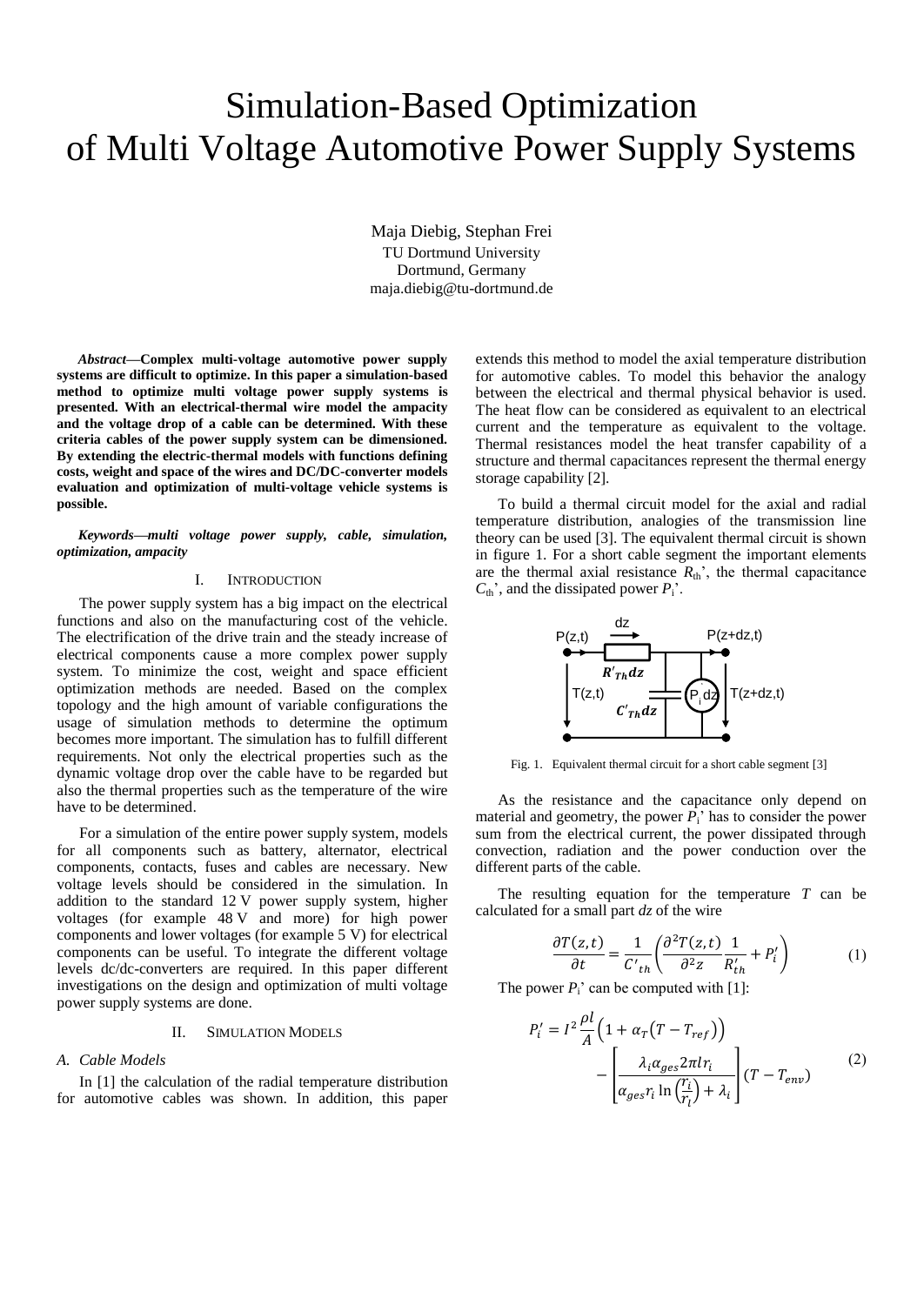To solve the partial differential equation above the spatial component of the equation needs to be discretized by lumped elements. The resulting differential equation can be finally solved using Matlab Simscape.

TABLE I. LIST OF USED SYMBOLS IN THIS PAPER

|                | Current through the wire                 | [A]                            |
|----------------|------------------------------------------|--------------------------------|
| ρ              | Specific resistance of wire              | $\lceil \Omega_{\rm m} \rceil$ |
| A              | Cross section of wire                    | $\lceil m^2 \rceil$            |
| r              | Radius of wire $r_i$ or insulation $r_i$ | [m]                            |
| $\alpha_r$     | Linear temperature coefficient           | [1/K]                          |
| $T_{ref}$      | Reference temperature for $\rho$         | [K]                            |
| $\lambda_i$    | Heat conductivity                        | [W/Km]                         |
| $\alpha_{aes}$ | Heat transfer coefficient                | [W/Km <sup>2</sup> ]           |

#### *B. Electronic Component Models*

The electronic components are modeled as controlled current sources with rated currents and minimum voltage requirements. To ensure the compliance with the threshold the voltage is monitored.

#### *C. DC/DC- Converter Models*

The DC/DC-Converters are modeled as two-ports. For the evaluation of the power supply network the power loss has to be considered. Therefore the efficiency of the DC/DC-Converter is integrated in the model. [Fig. 2](#page-1-0) shows the model with the basic equations.



<span id="page-1-0"></span>Fig. 2. Simple behavioral model for DC/DC-Converter

The efficiency of the converter is modeled depending on the nominal power  $P_{nom}$  of the converter, based on values given in [4] and [5].



Fig. 3. Efficiency for DC/DC converter depending on the nominal power

# III. STRUCTURE OF POWER SUPPLY SYSTEMS

In this investigation different types of power supply systems are regarded. For the structure of the power supply systems with multi voltage levels different design approaches exist. One option is to have each converter connected directly to the alternator or for electrical vehicles to the battery. Another is to have one dc/dc-converter and the other voltages are directly converted from there, see [Fig. 4](#page-1-1) [4]. For three voltage levels the optimized design approach considering cost, weight and power loss has to be determined.



<span id="page-1-1"></span>Fig. 4. Different achitectures

Additionally due to the limited space in the vehicle only a certain amount of installation spaces for the dc/dc-converters is available. In [Fig. 5](#page-1-2) the main principle of the limited installation spaces is visualized. In this example only six places for the dc/dc-converters exist. Each installation space has a predefined distance to a component or the next installation places  $l_{n,m}$ .



<span id="page-1-2"></span>Fig. 5. Principle of installation spaces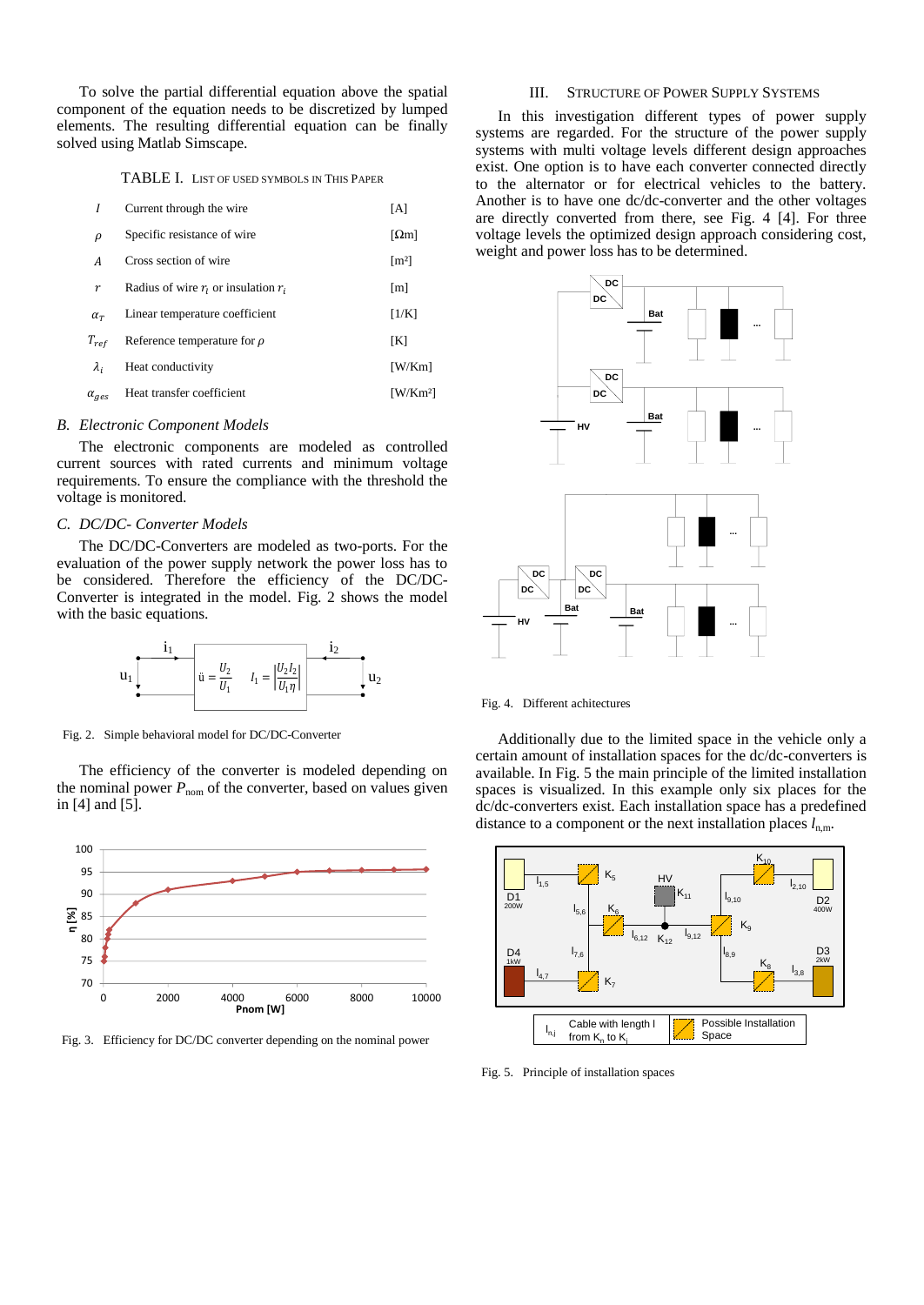To find the optimal structure for the power supply system the available options have to be taken into account. With the possible choices regarding the architecture and the topology, finding the optimized power supply system is a complex process.

#### IV. OPTIMIZATION OF POWER SUPPLY SYSTEM

To optimize a power supply system rating functions have to be developed. The factors for the evaluation of the different architectures and topologies are cost, weight and power loss. For cables and converters rating functions are developed and used for the optimization process.

#### *A. Rating Functions*

## *1) Cables*

Weight and cost of cables can be determined using the density of the material. The insulation of a wire can be neglected due to the small amount of weight in comparison to the conductor ( $\rho_{\text{CU}}$ : 8.92 g/cm<sup>3</sup>,  $\rho_{\text{PVC}}$ : 1.4 g/cm<sup>3</sup>) [5]. With the density and the cross section the weight of the cable can be calculated. To integrate the weight of the insulation and the connectors 50 % of the conductor weight is additionally added. [Fig. 6](#page-2-0) shows the weight of a cable per meter, valid for cables with cross sections from 1 mm² to 120 mm².



<span id="page-2-0"></span>Fig. 6. Weight function over Cross-Section for the cables

The costs of a cable are calculated with the weight of the cable. As price for copper 5.85  $\epsilon$ /kg (February 2013) is assumed here. The cost of the insulation and the fabrication cost are considered with a correction factor of 2. The costs per meter are shown in [Fig. 7](#page-2-1) and are only valid for cross sections from 1 mm² to 120 mm².



<span id="page-2-1"></span>Fig. 7. Cost function over Cross-Section for the cables

*2) DC/DC-Converters*

The calculation of the converter weight is done with the values given from different datasheets. The weight can be calculated depending on the nominal power. [Fig. 8](#page-2-2) shows the values given from several datasheets and the fitted quadratic function.

$$
G(P_{nom})_W = -2 \cdot 10^{-6} \cdot P_{nom}^2 + 0.37 \cdot P_{nom} \tag{3}
$$
  
+ 1459

The calculation of the converter cost is done with the calculation of the different elements of a converter. For the transistors and diodes the cost are taken from datasheets. Additionally the package, cooling and other element costs are added. The resulting converter cost is shown in [Fig. 9.](#page-2-3) The given evaluation functions for the converters are only valid for a nominal power range from 0.1 kW to 50 kW.



<span id="page-2-2"></span>Fig. 8. Weight for DC/DC converter depending on the nominal power



<span id="page-2-3"></span>Fig. 9. Cost for DC/DC converter depending on the nominal power

## *B. Optimization Process for cables*

For finding the optimal topology the cables have to be optimized for each simulation step. With the model given in chapter [II.A](#page-0-0) the temperature and the voltage drop over the wire can be determined. The optimal cross section for each cable is calculated. For the simulation process only the standardized cross sections for automotive applications can be chosen. The optimization process is shown i[n Fig. 10.](#page-3-0)

The developed algorithm compares the calculated temperature  $T$  with the maximal allowed temperature  $T_{\text{max}}$ . Is the calculated temperature lower than the maximal allowed temperature, the voltage at the component is checked. Depending on the voltage the next higher  $A_{n+1}$  or lower  $A_{n-1}$ cross section is selected. This process is repeated until the optimal cross section is found.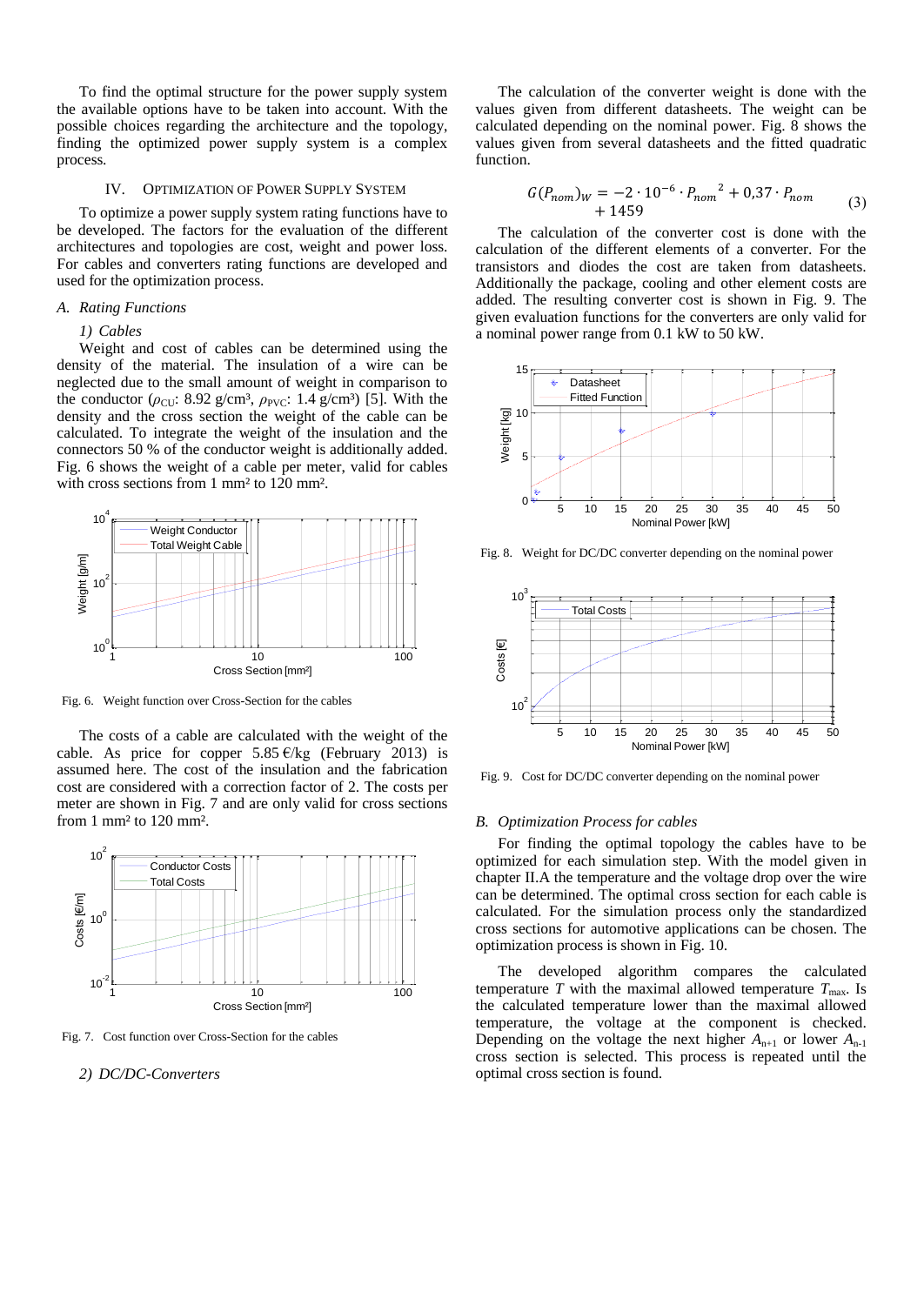With the developed algorithm for the optimized cross section and the evaluation functions, an optimization of the multi voltage power supply system can be executed. The flow chart of the optimization process is shown in [Fig. 11.](#page-3-1)



<span id="page-3-0"></span>Fig. 10. Optimization process for cross sections

After defining the components for the power supply system the possible architectures and topologies regarding the possible installation spaces have to be determined. Every configuration is simulated and the cross section for every cable is optimized. The total cost and weight for every configuration are calculated and compared to the rest. With this method the optimal configuration for any given problem can be found.



<span id="page-3-1"></span>Fig. 11. Flow chart of optimization process

## V. RESULTS

To verify the developed method two multi voltage automotive power supply systems are analyzed.

# *A. Evaluation of Power Supply System*

The first system is shown in [Fig. 12.](#page-3-2) The power supply network consists of four components and three converters. Two electronic components (*D1*, *D2*) are connected to the 5 V power supply system, one electronic component (*D3*) to the 12 V power supply and one (*D4*) to the 48 V power supply. For

this configuration all possible architectures, centralized and decentralized, are compared.

Starting with the given architectures, for every configuration, the possible topologies are compared. The evaluation of the configurations is done with cost and weight. The topologies consider the routing options and the installation spaces. With the predefined intersections the length of the wires are given and the optimal cross section for each cable has to be determined. The length of the wires between the installation spaces is assumed to be 1.5 m.

The possible installation spaces for this power supply system are shown i[n Fig. 5.](#page-1-2)



<span id="page-3-2"></span>Fig. 12. Architecture of power supply system



<span id="page-3-3"></span>Fig. 13. Results for the different architectures and topologies

[Fig. 13](#page-3-3) shows the results of the costs of the simulation for the different architectures and the topologies. The optimal architecture is number 2. The optimal topology for this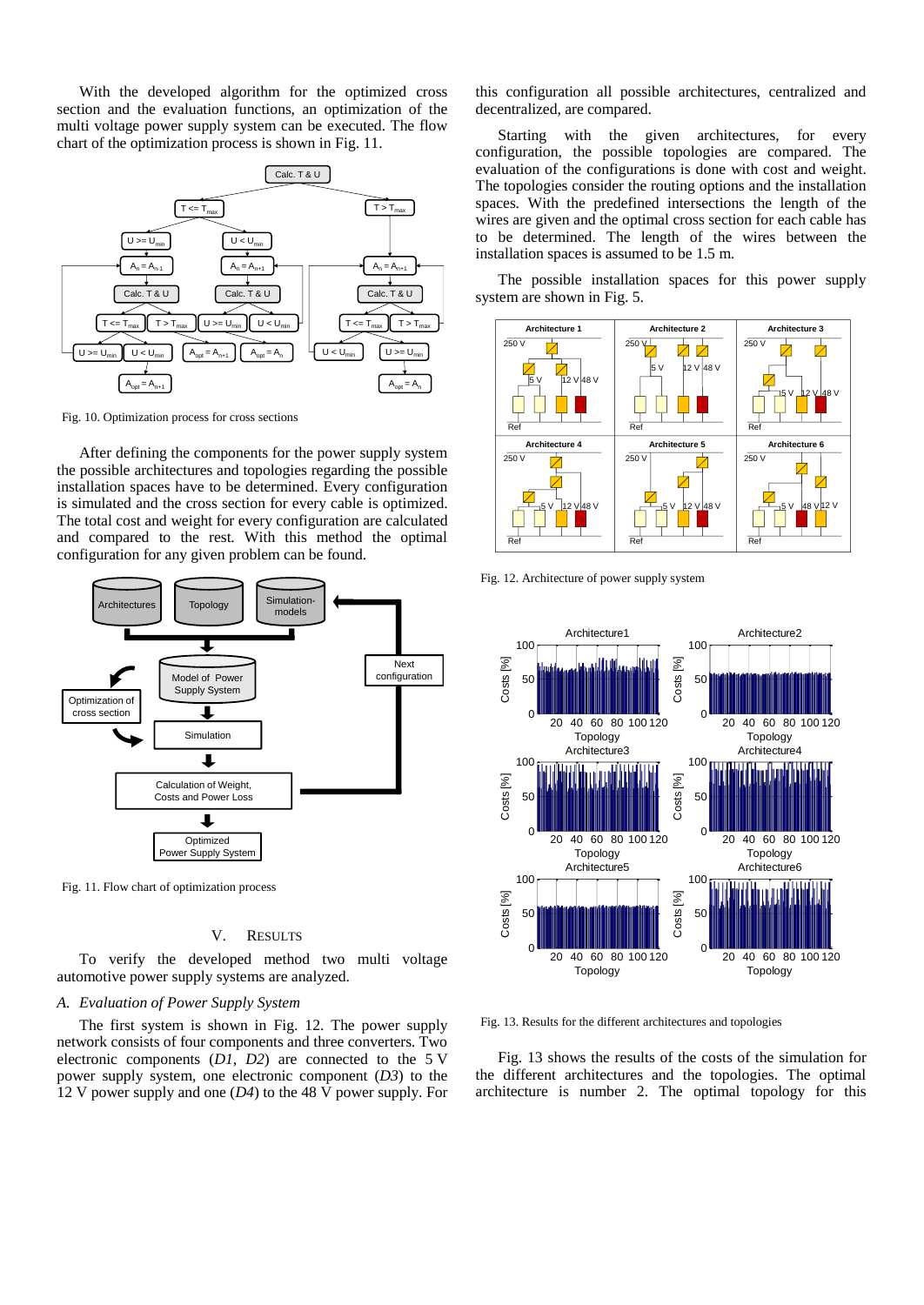architecture is number 51. In this topology the 48 V converter is placed at the installation space  $K_7$ , the 12 V converter at  $K_8$ and the 5 V converter at  $K_9$ . The results show that the best alternative to place the converter is close to the main consumer components. For the 5 V supply system the components are placed on both sides of the power source therefore the converter has to be placed in the middle.

## *B. Possible Investigation on Power Supply Systems*

The first investigations show that the best option is to place the converter close to the component with the highest power requirements. Therefore the second multi voltage power supply system, shown in [Fig. 14,](#page-4-0) has eight components with different power levels. This network consists of only two converters. To create a more realistic scenario for the converters only certain power levels are selectable. The used components have two contacts, one for the 48 V power supply voltage and one for the 5 V logic voltage. The length of the wires between the installation spaces is always 1.5 m.



<span id="page-4-0"></span>Fig. 14. Architecture of power supply system

The topology with the possible installation spaces for the dc/dc-converters is shown in [Fig. 15.](#page-4-1) In total ten installation spaces can be chosen for the converters. For the given data the optimized installation space for the 48 V converter is  $K_{13}$  and for the 5 V converter is  $K_{14}$  using architecture number two.



<span id="page-4-1"></span>Fig. 15. Installation spaces  $(K_{xx})$ 

In this supply network one component (D4) with 4 kW is on the left side and one component (D8) with 2 kW is on the opposite side of the vehicle. To investigate the influence of the size of the component D8 the nominal power is varied. Additionally the length of the wire  $l_{12,13}$  is changed.

[Fig. 16](#page-4-2) shows the cost of the optimized configuration for the different length and nominal power values. With increasing power or length the cost of the network increases. The

influence of the size of the converter is bigger than the influence of the wire length.



<span id="page-4-2"></span>Fig. 16. Cost depending on the power of D8 and the wire length  $l_{12,13}$ 

In [Fig. 17](#page-4-3) the power loss is shown. In comparison to the cost the distribution is cascaded. This results from the changing of the installation space of the converter and the different power levels. The different power levels require other cross sections and therefore the power loss varies depending on the selected parameters. [Fig. 18](#page-4-4) shows the installation space for the 48 V converter.



<span id="page-4-3"></span>Fig. 17. Power loss depending on the power of D8 and the wire length  $l_{12,13}$ 



<span id="page-4-4"></span>Fig. 18. Installation space for 48 V-converter (black:  $K_{12}$ ; orange:  $K_{13}$ )

Increasing the power of the component D8 results in a change of the installation space for the 48 V converter. Is the